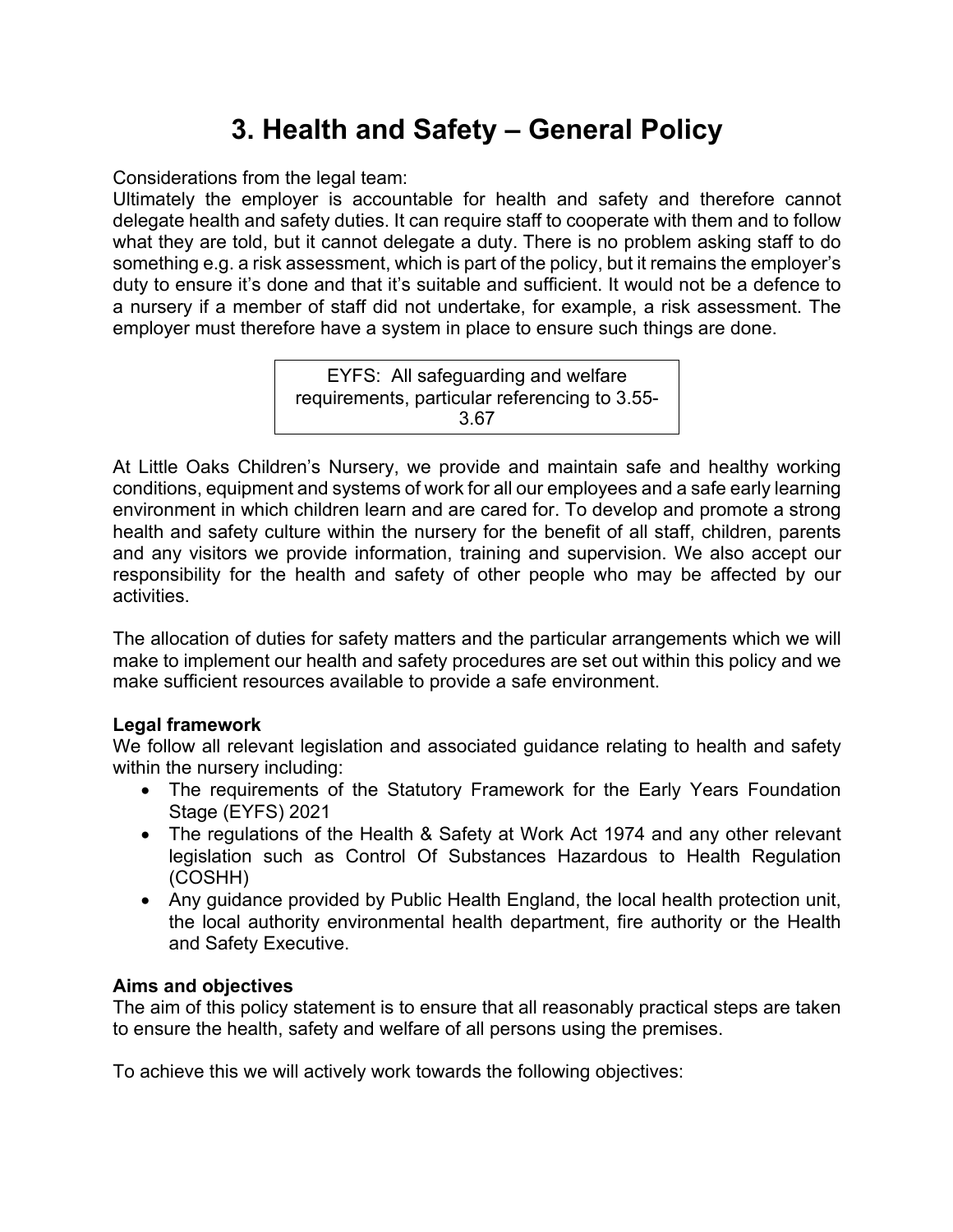- Establish and maintain a safe and healthy environment throughout the nursery including outdoor spaces
- Establish and maintain safe working practices amongst staff and children
- Make arrangements for ensuring safety and the minimising of risks to health in connection with the use, handling, storage and transport of hazardous articles and substances
- Ensure the provision of sufficient information, instruction and supervision to enable all people working in or using the nursery to avoid hazards and contribute positively to their own health and safety and to ensure that staff have access to regular health and safety training
- Maintain a healthy and safe nursery with safe entry and exit routes
- Formulate effective procedures for use in case of fire and other emergencies and for evacuating the nursery premises. Practice this procedure on a regular basis to enable the safe and speedy evacuation of the nursery
- Maintain a safe working environment for pregnant workers or for workers who have recently given birth, including undertaking appropriate risk assessments
- Maintain a safe environment for those with special educational needs and disabilities and ensure all areas of the nursery are accessible (wherever practicable)
- Provide a safe environment for students or trainees to learn in
- Encourage all staff, visitors and parents to report any unsafe working practices or areas to ensure immediate response by the management.
- Maintain a safe working environment for all staff members by ensuring risk assessments are cared out regarding any medical condition, that the staff member may have. These risk assessments are reviewed biannually and an health declaration is updated on a annually basis unless informed of any change.

We believe the risks in the nursery environment are low. To maintain the maximum protection for children, staff and parents the nursery:

- Ensures all entrances and exits from the building, including fire exits are clearly identifiable, free from obstruction and easily opened from the inside
- Regularly check the premises room by room for structural defects, worn fixtures and fittings or electrical equipment and take the necessary remedial action
- Ensures that all staff, visitors, parents and children are aware of the fire procedures and regular fire drills are carried out
- Has the appropriate fire detection and control equipment which is checked regularly to make sure it is in working order
- Ensures that all members of staff are aware of the procedure to follow in case of accidents for staff, visitors and children
- Ensures that all members of staff take all reasonable action to control the spread of infectious diseases and wear protective gloves and clothing where appropriate
- Ensures there are suitable hygienic changing facilities (see infection control policy)
- Prohibits smoking/vaping on the nursery premises
- Prohibits any contractor from working on the premises without prior discussion with the officer in charge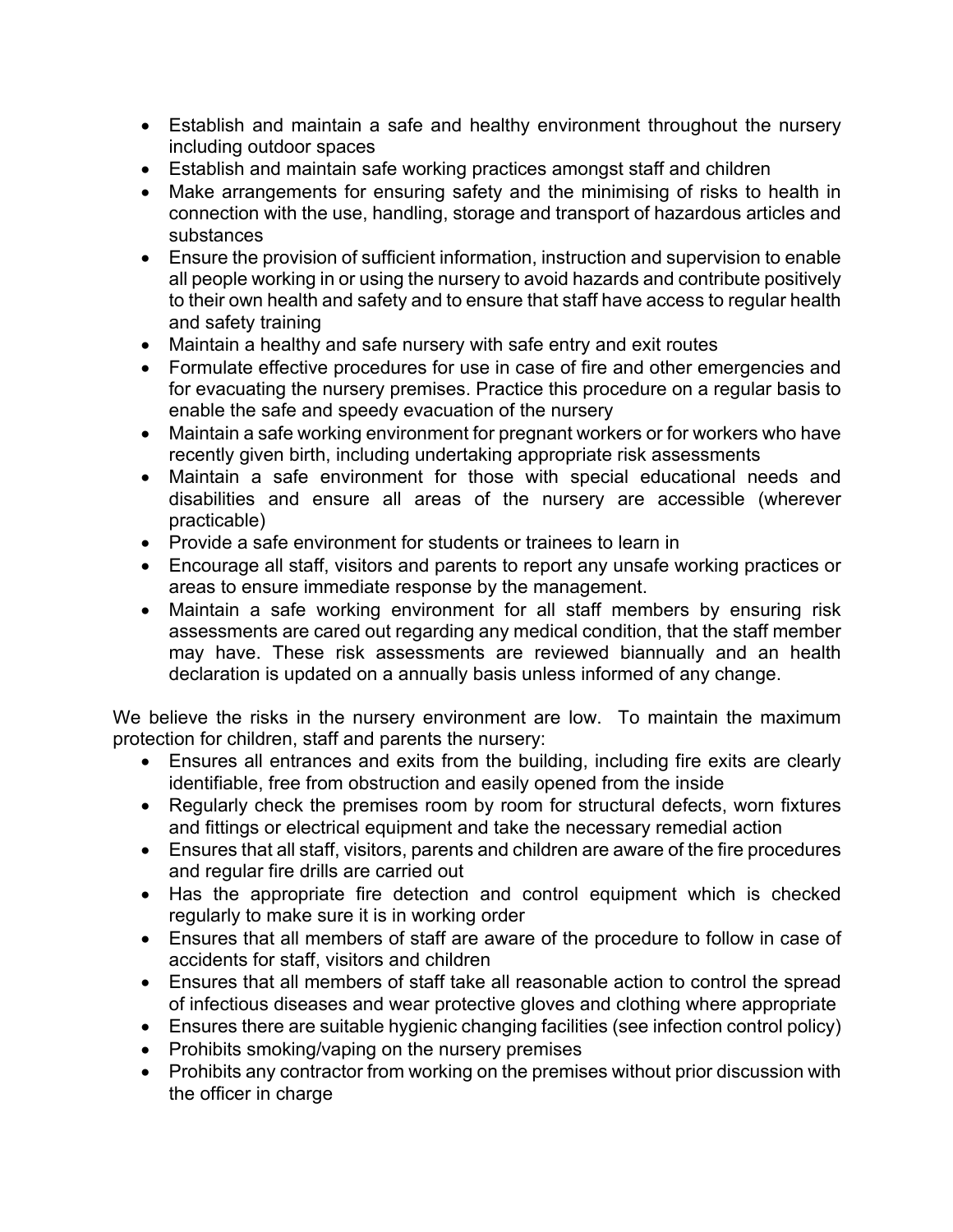- Encourages children to manage risks safely and prohibits running inside the premises unless in designated areas
- Risk assesses all electrical sockets and take appropriate measures to reduce risks where necessary and ensure no trailing wires are left around the nursery
- Ensures all cleaning materials are placed out of the reach of children and kept in their original containers
- Ensures staff wear protective clothing when cooking or serving food
- Prohibits certain foods that may relate to children's allergies, e.g. nuts are not allowed in the nursery
- Follows the EU Food Information for Food Consumers Regulations (EU FICby identifying the 14 allergens listed by EU Law that we use as ingredients in any of the dishes we provide to children and ensure that all parents are informed
- Follows the allergies and allergic reactions policy for children who have allergies or have a reaction at the nursery
- Ensures risk assessments are undertaken on the storage and preparation of food produce within the nursery
- Familiarises all staff and visitors with the position of the first aid boxes and ensure all know who the appointed first aiders are
- Provides appropriately stocked first aid boxes and check their contents regularly
- Ensures children are supervised at all times
- Takes all reasonable steps to prevent unauthorised persons entering the premises and have an agreed procedure for checking the identity of visitors
- Ensures no student or volunteer is left unsupervised at any time
- Ensures staff paediatric first aid certificates or a list of staff who hold a current PFA certificate are on display (and/or made available to parents).

### **Responsibilities**

The designated Health and Safety Officer in the nursery is Lydia Adams

The manager has overall and final responsibility for this policy being carried out at: Little Oaks Children's Nursery, Upper Fairfield Road, Leatherhead, Surrey, KT22 7HH.

The Nursery Directors, Amanda and James Horn, will be responsible in her absence.

All employees have the responsibility to cooperate with senior staff and the manager to achieve a healthy and safe nursery and to take reasonable care of themselves and others. Neglect of health and safety regulations/duties will be regarded as a disciplinary matter (see separate policy on disciplinary procedures).

Whenever a member of staff notices a health or safety issue or problem which they are not able to rectify, they must immediately report it to the appropriate person named above. Parents and visitors are requested to report any concerns they may have to the manager or in her absence the deputy manager.

Daily contact, monthly staff meetings and health and safety meetings provide consultation between management and employees. These include health and safety matters.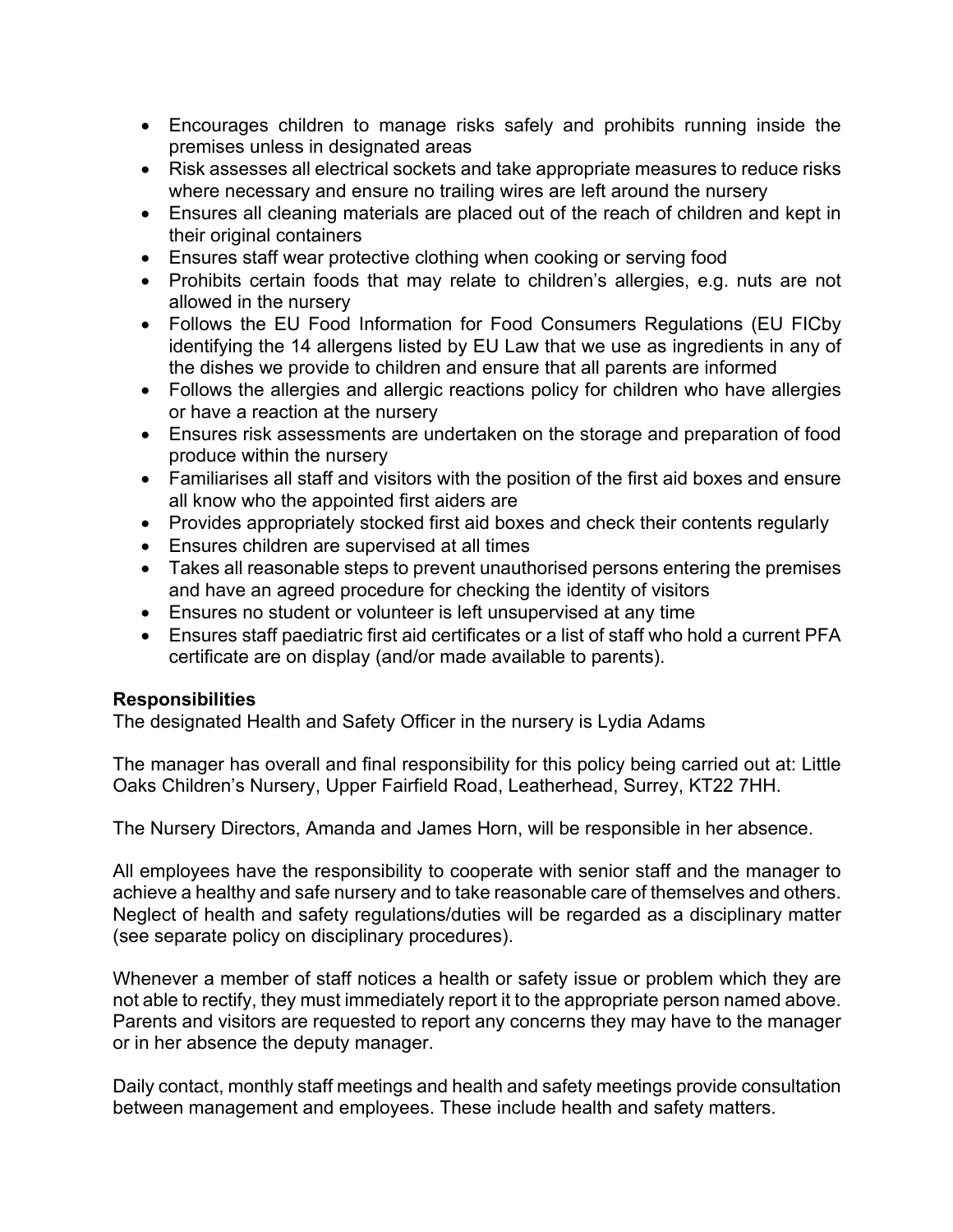### **Health and safety training**

Person responsible for monitoring staff training is the Nursery Manager.

Health and safety is covered in all induction training for new staff.

#### **Training table (example):**

| Area                                                                   | <b>Training required</b> | Who                                         |
|------------------------------------------------------------------------|--------------------------|---------------------------------------------|
| Paediatric First aid                                                   | Course                   | All staff                                   |
| Dealing with blood                                                     | In house training/course | All staff and students                      |
| Safeguarding/Child protection                                          | In house training/course | All staff and students                      |
| Care of babies                                                         | In house training/course | Half of the staff working<br>with under 2's |
| <b>Risk assessment</b>                                                 | In house training/course | All staff                                   |
| Fire safety procedures                                                 | In house training        | All staff and students                      |
| Use of fire extinguisher                                               | In house training/course | All staff where possible                    |
| Food hygiene                                                           | In house training/course | All staff and students                      |
| Allergy awareness                                                      | In house training/course | All staff and students                      |
| Manual handling                                                        | In house training/course | All staff and students                      |
| Stress awareness and<br>management                                     | In house training/course | All staff                                   |
| Changing of nappies                                                    | In house training        | All staff and students                      |
| Fire warden duties                                                     | <b>External course</b>   | <b>Fire Warden</b>                          |
| Medication requiring technical<br>or medical knowledge e.g. Epi<br>Pen | <b>External course</b>   | As required                                 |
| <b>SENCO</b>                                                           | <b>External course</b>   | <b>SENCO</b>                                |
| Supervision and appraisal                                              | <b>External course</b>   | Manager, deputy                             |

At present at least one member of staff on the premises and available at times when children are present MUST hold a full paediatric first aid (PFA) certificate in the nursery and must accompany children on outings. The certificate must be for a full course consistent with the criteria set out in Annex A of the EYFS, 2021. This must be renewed every three years and the emergency PFA course is taken face to face.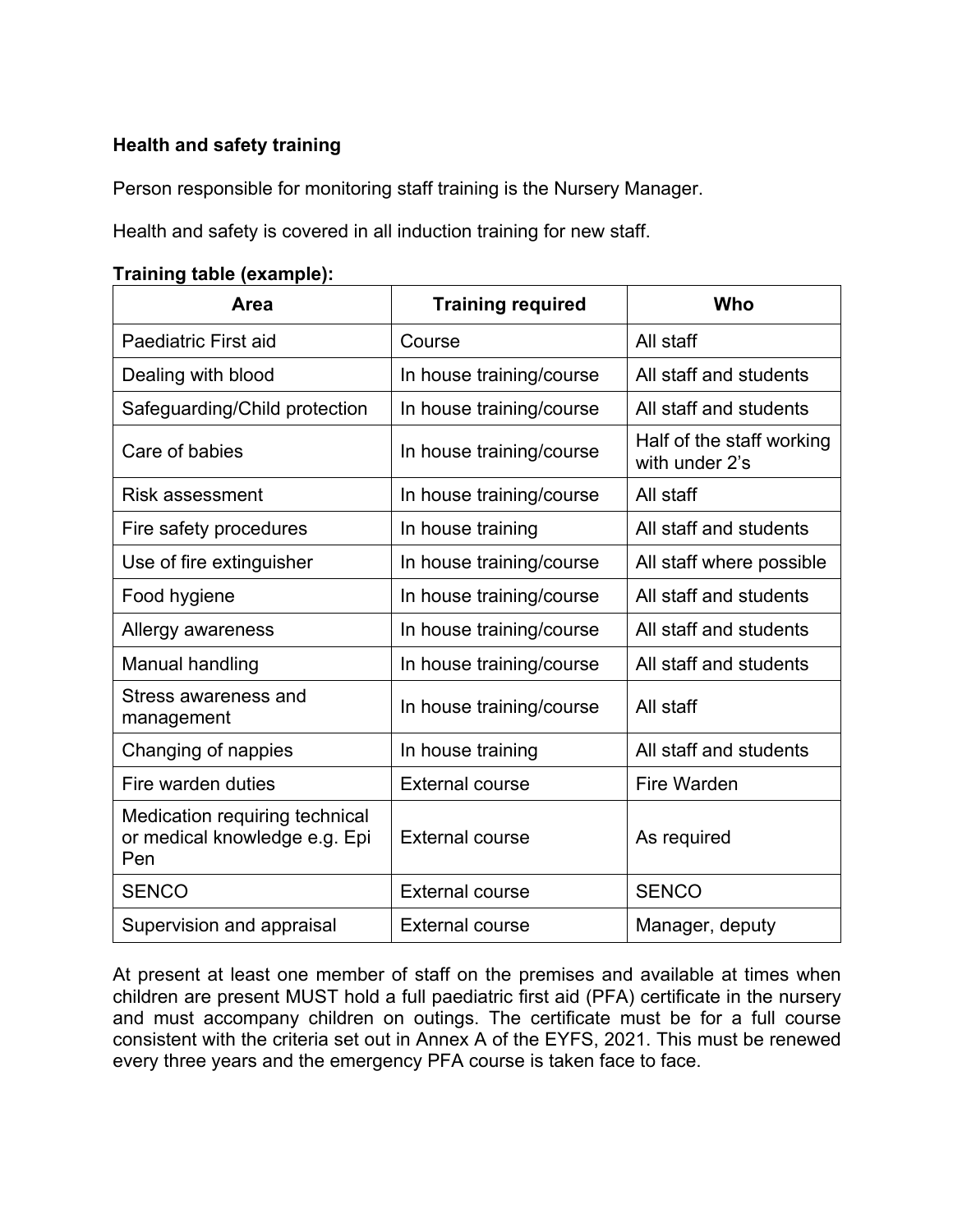At nursery, we take in to account the number of children, staff, layout of premises to ensure that a paediatric first aider is able to respond to emergencies quickly.

#### *All trained first aiders must be listed in the first aid policy*

#### **Health and safety arrangements**

- All staff are responsible for general health and safety in the nursery
- Risk assessments will be conducted on all areas of the nursery, including rooms, activities, outdoor areas, resources, cleaning equipment, legionella and lone working
- These are reviewed at regular intervals and when arrangements change
- All outings away from the nursery (however short) will include a prior risk assessment – more details are included in our outings policy
- All equipment, rooms and outdoor areas are checked thoroughly by staff before children access them or the area. These checks are recorded and initialled by the staff responsible. Unsafe areas are made safe where possible or the area is not used to promote the safety of children. In these cases the manager will be notified immediately
- We provide appropriate facilities for all children, staff, parents and visitors to receive a warm welcome and provide for their basic care needs, e.g. easy to access toilet area and fresh drinking water
- We adhere to the Control Of Substances Hazardous to Health Regulation (COSHH) to ensure all children, staff, parents and visitors are safe in relation to any chemicals we may use on the premises
- We identify and assess any water sources at risk of legionella<sup>1</sup>, and manage these risks including avoiding stagnant water
- All staff and students receive appropriate training in all areas of health and safety which includes risk assessments, manual handling, fire safety and emergency evacuation procedures. We may also use benefit risk assessments for particular activities and resources for children
- We have a clear accident and first aid policy to follow in the case of any person in the nursery suffering injury from an accident or incident
- We have a clear fire safety policy and procedure, which supports the prevention of fire and the safe evacuation of all persons in the nursery. This is shared with all staff, students, parents and visitors to the nursery
- We review accident and incident records to identify any patterns/hazardous areas
- All health and safety matters are reviewed informally on an ongoing basis and formally every six months or when something changes. Staff and parents receive these updates, as with all policy changes, as and when they happen
- We welcome feedback from staff and parents. They are able to contribute to any policy through informal discussions, the suggestion scheme and/or during regular meetings held at nursery.